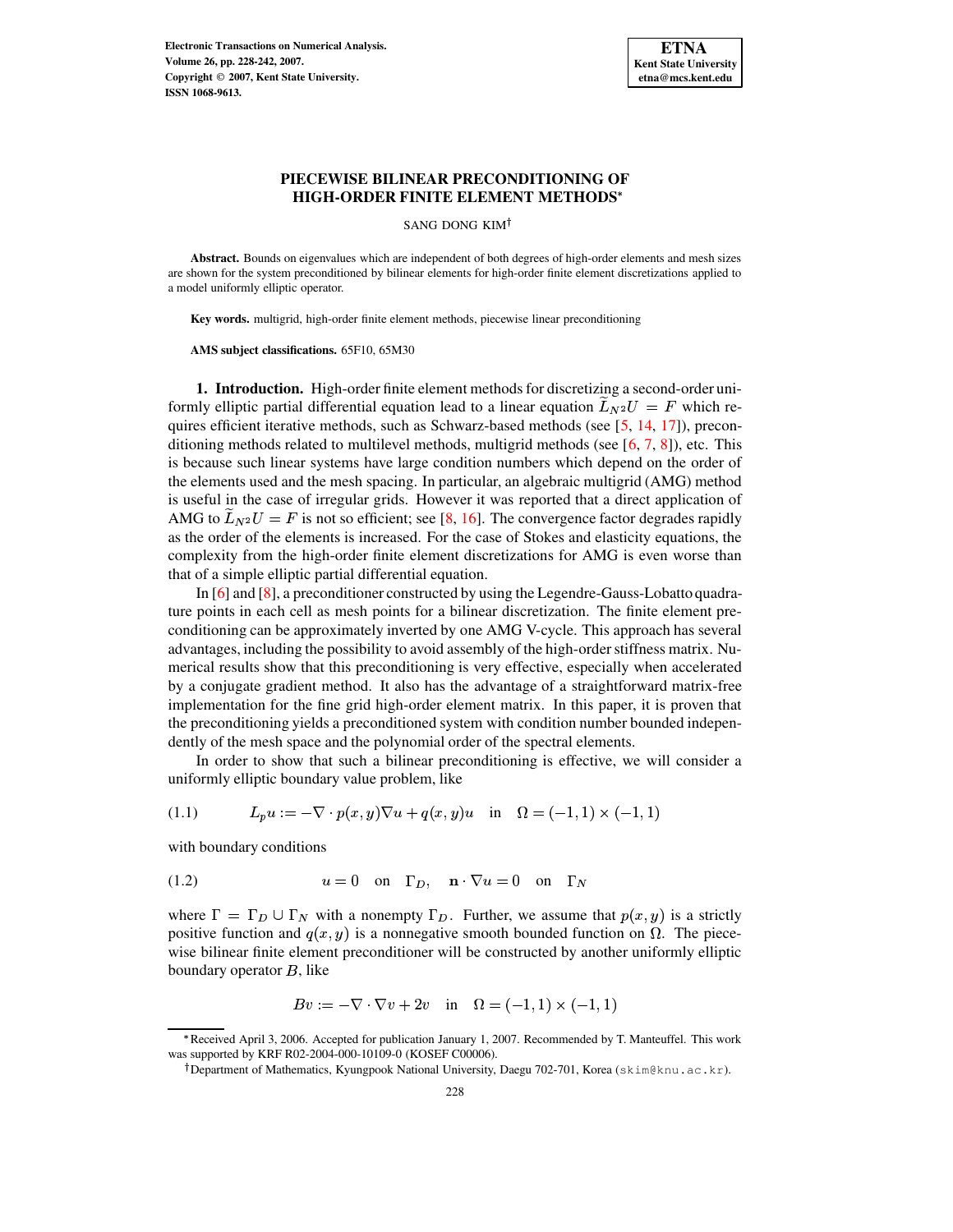with the same boundary [\(1.2\)](#page-0-0). This operator B yields a matrix  $B_{h^2}$  to reduce the condition number of a matrix  $\widetilde{L}_{N^2}$  induced by high-order elements applied to [\(1.1\)](#page-0-1)

<span id="page-1-1"></span>For convenience, we assume throughout this paper that the Dirichlet part of the boundary  $\Gamma$  is

(1.3) 
$$
\Gamma_D = \{-1\} \times [-1, 1] \cup [-1, 1] \times \{-1\}.
$$

The main object of this article is to prove that the eigenvalues of  $(\widehat{B}_{h^2})^{-1} \widetilde{L}_{N^2}$  are independent of the degrees of high-order elements and the mesh sizes. As a result the condition numbers of the preconditioned systems are fixed and small, so that the complexity is no longer a problem when the AMG algorithm is applied. This allow one to employ multigrid algorithms for solving problems like  $(1.1)$  with high-order element discretizations, which guarantees convergence of the strategy of preconditioning the high-order matrix with a bilinear or trilinear matrix based on Legendre-Gauss-Lobatto quadrature nodes well suited to a solution by multigird methods. For a single spectral element, this kind of preconditioning was analyzed for Legendre spectral collocation methods in [\[3,](#page-13-4) [12,](#page-14-3) [13,](#page-14-4) [15\]](#page-14-5), for example.

The goal of this paper can be achieved by extending the results of  $[12]$  to high-order elements and by applying  $H^1$ ,  $L_2$  estimates in [\[18\]](#page-14-6) of a local interpolation operator  $\mathcal{I}_{N^t}$  to a global interpolation operator  $\mathcal{I}_{N^t}^h$ . Further, we note that such an  $H^1$  semi-norm estimate of the local interpolation operator defined on a space of piecewise linear functions can be extended to the space of  $H^1$  by modifying the relevant results in [\[1\]](#page-13-5). We also note that the discussions here can be extended to singular value results for general elliptic operators which are not positive definite. For this, one should refer to [\[12\]](#page-14-3).

This paper is organized as follows. In the next Section, we recall some known results on piecewise polynomial bases, interpolation operators, etc. In Section [3,](#page-3-0) we extend the results in [\[12\]](#page-14-3) and [\[18\]](#page-14-6) which lead to one and two dimensional preconditioning results for the constant coefficients case in Section [4.](#page-6-0) The variable coefficients case is dealt with in Section [5](#page-10-0) using the tensor representation that appeared in [\[4\]](#page-13-6). In Section [6,](#page-12-0) we provide some numerical results which support the theories developed. Finally, we mention some conclusions in the last Section.

**2. Preliminary.** With the direction notation  $t = x$  or y, we assume that  $M<sup>t</sup>$  and  $N<sup>t</sup>$  are natural numbers. Let  $\{t_k\}_{k=0}^{M^t}$  be the knots in the interval  $I = [-1,1]$  such that

$$
-1 =: t_0 < t_1 < \cdots < t_{M^t - 1} < t_{M^t} := 1.
$$

Let  $\{\eta_k\}_{k=0}^{N_j^t}$  and  $\{\omega_k\}_{k=0}^{N_j^t}$  be the Legendre-Gauss-Lobatto (=:LGL) points in I arranged by

$$
-1=:\eta_0<\eta_1<\cdots<\eta_{N^t_{i}-1}<\eta_{N^t_{i}}:=1
$$

and its corresponding LGL weights respectively. Here  $M<sup>t</sup>$  denotes the number of subintervals of  $I = [-1, 1]$  and  $N_i^t$  denotes the number of LGL points on a  $j^{th}$  subinterval by a translation of I. By the translation from I to a j<sup>th</sup> subinterval  $I_i^t := [t_{j-1}, t_j]$  we denote  $\mathcal{G} := \{\xi_{i,k}^t\}_{i=1}^{M^t, N_i^t}$  as the  $k^{th}$  – LGL points in each subinterval  $I_i^t$  for  $j = 1, 2, \cdots, M^t$  and enumerate them as

<span id="page-1-0"></span>
$$
(2.1) \t\t \t\xi_{j,0}^t := t_{j-1} < \xi_{j,1}^t < \cdots < \xi_{j,N_j^t-1}^t < t_j =: \xi_{j,N_j^t}^t
$$

where

$$
\xi_{j,k}^t = \frac{h_j^t}{2}\eta_k + \frac{1}{2}(t_{j-1} + t_j), \quad h_j^t = t_j - t_{j-1}
$$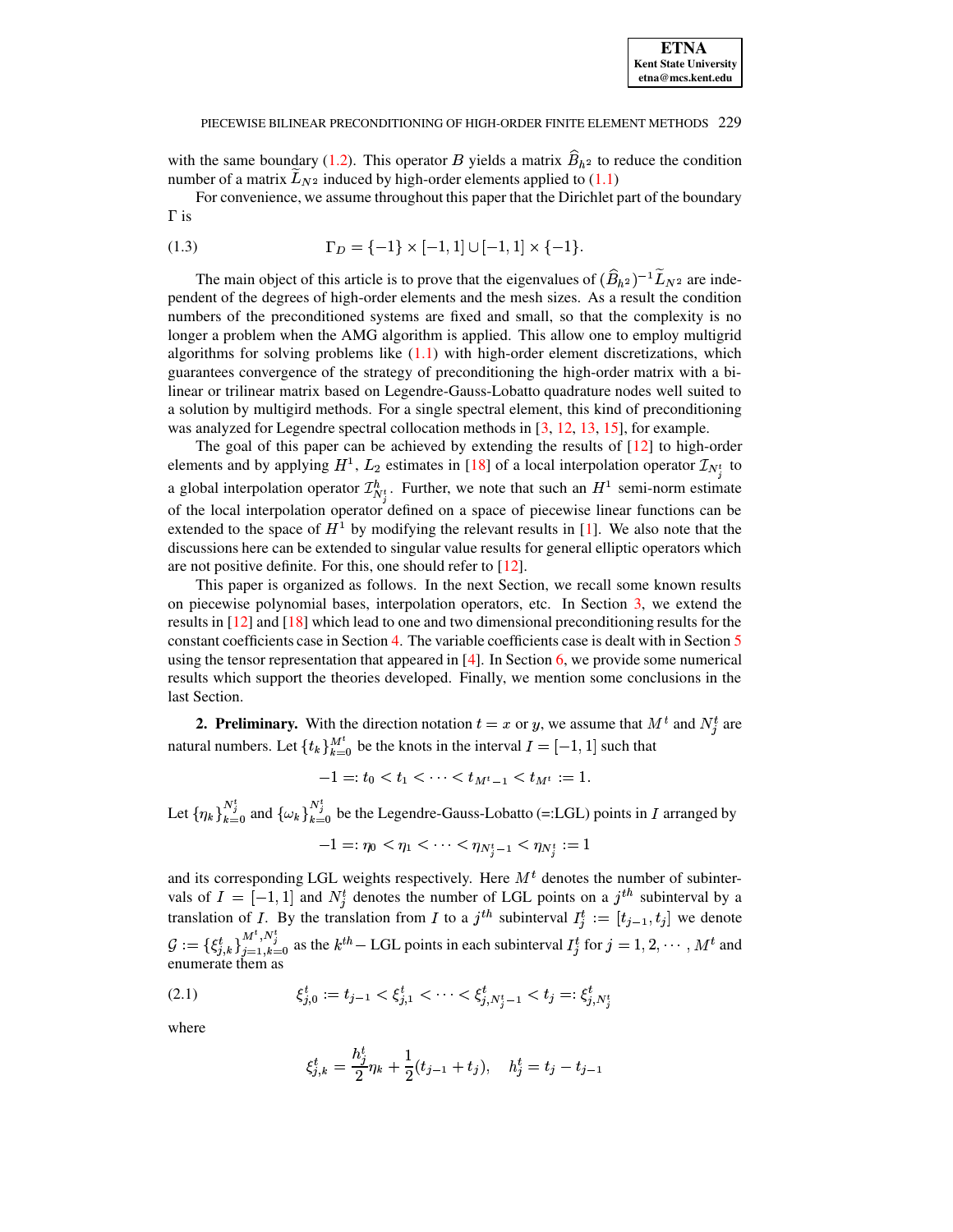<span id="page-2-0"></span>and the corresponding LGL weights  $\{\rho_{j,k}^t\}_{k=0}^{N_j^t}$  are given by

(2.2) 
$$
\rho_{j,k}^t = \frac{h_j^t}{2} \omega_k, \quad j = 1, 2, \cdots, M^t.
$$

<span id="page-2-1"></span>With  $\xi_{M^t+1,0}^t := t_{M^t}$ ,  $t = t_{M^t}$ , note that in [\(2.1\)](#page-1-0) and [\(2.2\)](#page-2-0)

(2.3) 
$$
\xi_{j-1,N_j^t}^t = \xi_{j,0}^t, \ \rho_{j-1,N_j^t}^t = \rho_{j,0}^t, \quad j = 2, \cdots, M^t + 1.
$$

Let  $\mathcal{P}_k$  be the space of all polynomials  $p_k(t)$  defined on I whose degrees are less than or equal to k and let  $\mathcal{P}_{N^t}^h$  be the subspace of  $C[-1,1]$  consisting of piecewise polynomials of degree less than or equal to  $N_j^t$  in  $I_j^t$ . The basis for  $\mathcal{P}_{N_j^t}^h$  is given by a piecewise Lagrange polynomial basis  $\{\phi_{(i-1)N^t_*+k}\}_{i=1,k=1}^{M^t, N^t_j-1} \cup \{\phi_0\} \cup \{\phi_{M^t N^t_*}\}_{i=1}^{M^t}$  and  $\{\phi_{iN^t}\}_{i=1}^{M^t}$  $\frac{M^t}{n}$  and  $\{\phi_{iN^t}\}_{i=1}^{M^t-1}$ with respect to  $G$  which satisfy

$$
\phi_{\mu}(\xi_{\nu}) = \delta_{\mu,\nu}, \text{ where } \mu = (j-1)N_j^t + k, \nu = (i-1)N_j^t + q,
$$
  
\n
$$
\phi_0(\xi_{\mu}) = \delta_{0,\mu}, \mu = 0, 1, \cdots, N_j^t,
$$
  
\n
$$
\phi_{M^t N_i^t}(\xi_{\mu}) = \delta_{M^t N_i^t, \mu}, \mu = (M^t - 1)N_j^t, \cdots, M^t N_j^t,
$$

and

$$
\phi_{jN_j^t}(\xi_{\mu}) = \delta_{jN_j^t, \mu}, \, j = 1, 2, \cdots, M^t - 1, \, (j-1)N_j^t \leq \mu \leq (j+1)N_j^t
$$

where  $k = 1, 2, \cdots, N_i^t - 1, q = 0, 1, \cdots, N_i^t$  and  $i, j = 1, \cdots M^t$  and  $\delta$  denotes the Kronecker delta function. Even though this Lagrangian basis is actually rather easy to work with providing preconditioning results, one may prefer another basis  $\{\varphi_{\nu}(t)\}\$ . The change of basis may be accomplished algebraically by use of the matrix G given by  $G_{\mu\nu} = \varphi_{\nu}(\xi_{\mu})$ . Then if H is any matrix representation of an operator  $H: \mathcal{P}_{N^t}^h \to \mathcal{P}_{N^t}^h$  given in terms of the representations via the  $\{\varphi_\mu\}$  basis then the matrix representation  $\tilde H$  of  $H$  in the Lagrangian basis  $\{\phi_\mu\}$  is given by  $H = GHG^{-1}$ . Hence it may be enough for us to use the above piecewise Lagrangian basis functions in this paper. For two dimensional high-order space, let

$$
[{\mathcal P}_N^h]^2:={\mathcal P}_{N^x_j}^h\otimes{\mathcal P}_{N^y_j}^h,
$$

whose basis functions are given by tensor products of one dimensional piecewise Lagrange polynomials. Let  $\mathcal{V}_{N!}$  be the space of all piecewise Lagrange linear functions  $\psi_k(x)$  with respect to  ${\{\eta_k\}}_{k=0}^{N_j^t}$  on *I*. Define  $\mathcal{V}_{N_i^t}^h$  as the space of all piecewise Lagrange linear functions  $\{\psi_{i,k}^{t}(t)\}_{i=1,k=0}^{m}$  $\mathcal{L}(t)$   $\bigcup_{i=1}^{M^t, N^t_j}$  with respect to  $\mathcal{G}$ . For two dimensional piecewise linear space, let

$$
[\mathcal{V}_N^h]^2:=\mathcal{V}_{N^x_j}^h\otimes \mathcal{V}_{N^y_j}^h,
$$

whose basis functions are given by tensor products of one dimensional piecewise Lagrange linear functions.

Define two interpolation operators  $\mathcal{I}_{N^t}: C[-1,1] \to \mathcal{P}_{N^t}(I)$  such that

$$
(\mathcal{I}_{N^t_i}u)(\eta_k)=u(\eta_k),\quad u\in C[-1,1]
$$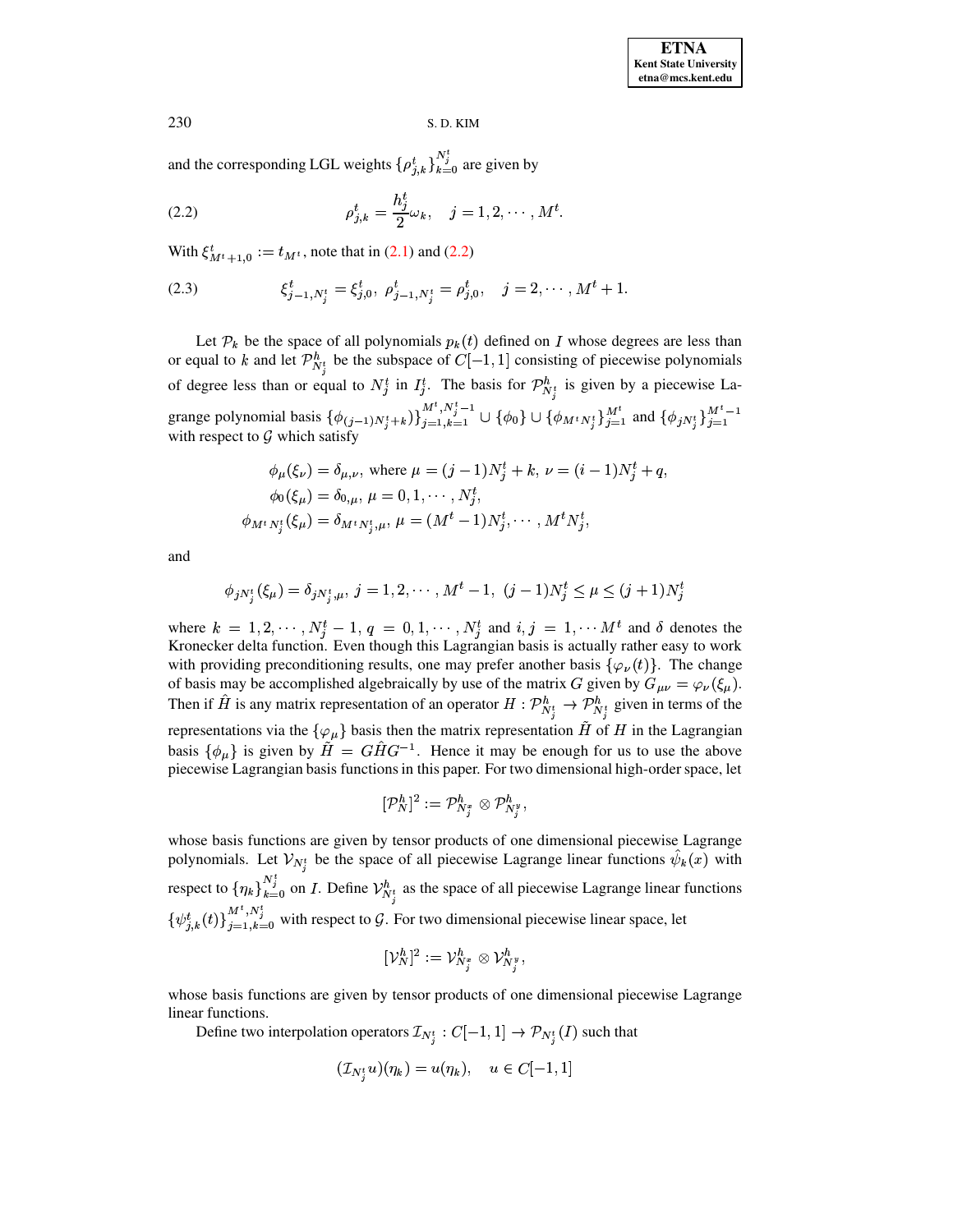and  $\mathcal{I}_{N_{j}^{t}}^{h}:C[-1,1]\rightarrow\mathcal{P}_{N_{j}^{t}}^{h}(I)$  such that

$$
(\mathcal{I}_{N_i^t}^h v)(\xi_{j,k}^t) = v(\xi_{j,k}^t), \quad v \in C[-1,1]
$$

Define a discrete inner product  $\langle u, v \rangle_N$  on  $C[-1, 1] \times C[-1, 1]$  as

$$
\langle u,v\rangle_N:=\sum_{j=1}^{M^t}\sum_{k=0}^{N_j^t-1}u(\xi_{j,k}^t)v(\xi_{j,k}^t)\rho_{j,k}^t+u(\xi_{M^t,N_j^t}^t)v(\xi_{M^t,N_j^t}^t)\rho_{M^t,N_j^t}^t
$$

and its corresponding norm is given by

<span id="page-3-3"></span>
$$
||u||_N = \langle u, u \rangle_N^{\frac{1}{2}}, \quad \text{for} \quad u \in C[-1, 1].
$$

Finally, the notation  $a \sim b$  for any two real quantities a and b means by that there are two positive constants which do not depend on mesh sizes and degrees of polynomials such that  $0 < c \leq \frac{a}{b} < C < \infty$ . Using this notation, the LGL numerical quadrature rule for a polynomial of degree  $2N_j^t$  (see [1], for example) can be compared as

(2.4) 
$$
\int_{-1}^{1} f^{2}(t) dt \sim \sum_{k=0}^{N_{j}^{t}} f^{2}(\eta_{k}) w_{k}, \text{ for all } f \in \mathcal{P}_{N_{j}^{t}}
$$

The notation  $(U, V)$  stands for  $\sum u_i v_i$  for any two vectors  $U = (u_1, \dots, u_d)^T$  and  $V = (v_1, \dots, v_d)^T$  where the superscript  $T$  denotes the transpose of a vector. The standard spaces  $H^1$  and  $L^2$  will be used.

<span id="page-3-0"></span>3. Basic estimates. In this section, we will discuss some estimates of global interpolation operator  $\mathcal{I}_{N_j^t}^h$  in terms of  $H^1$  and  $L^2$  norms. For  $t \in [-1,1]$  and  $s_t \in [t_{j-1}, t_j]$  and a function  $u \in H^1$ , let

<span id="page-3-4"></span>(3.1) 
$$
v_j(t) := u(s_t) = u\Big(\frac{h_j^t}{2}t + \frac{1}{2}(t_{j-1} + t_j)\Big).
$$

<span id="page-3-5"></span>Then for  $k = 0, 1, \dots, N_i^t$  we have

$$
(3.2) \qquad (\mathcal{I}_{N_j^t} v_j)(\eta_k) = v_j(\eta_k) = u\left(\frac{h_j^t}{2}\eta_k + \frac{1}{2}(t_{j-1} + t_j)\right) = u(\xi_{j,k}^t) = (\mathcal{I}_{N_j^t}^h u)(\xi_{j,k}^t),
$$

which yields

$$
(\mathcal {I}_{N^t_j}v_j)(t)=(\mathcal {I}_{N^t_j}^hu)(s_t).
$$

<span id="page-3-1"></span>Also, we have

(3.3) 
$$
||u||_1^2 = \sum_{j=1}^M \left[\frac{h_j^t}{2} \int_{-1}^1 |v_j(t)|^2 dt + \frac{2}{h_j^t} \int_{-1}^1 |v_j'(t)|^2 dt\right]
$$

<span id="page-3-2"></span>and

$$
(3.4) \qquad \|\mathcal{I}_{N_j^t}^h u\|_1^2 = \sum_{j=1}^M \Big[\frac{h_j^t}{2} \int_{-1}^1 |(\mathcal{I}_{N_j^t} v_j)(t)|^2 dt + \frac{2}{h_j^t} \int_{-1}^1 |(\mathcal{I}_{N_j^t} v_j)'(t)|^2 dt\Big]
$$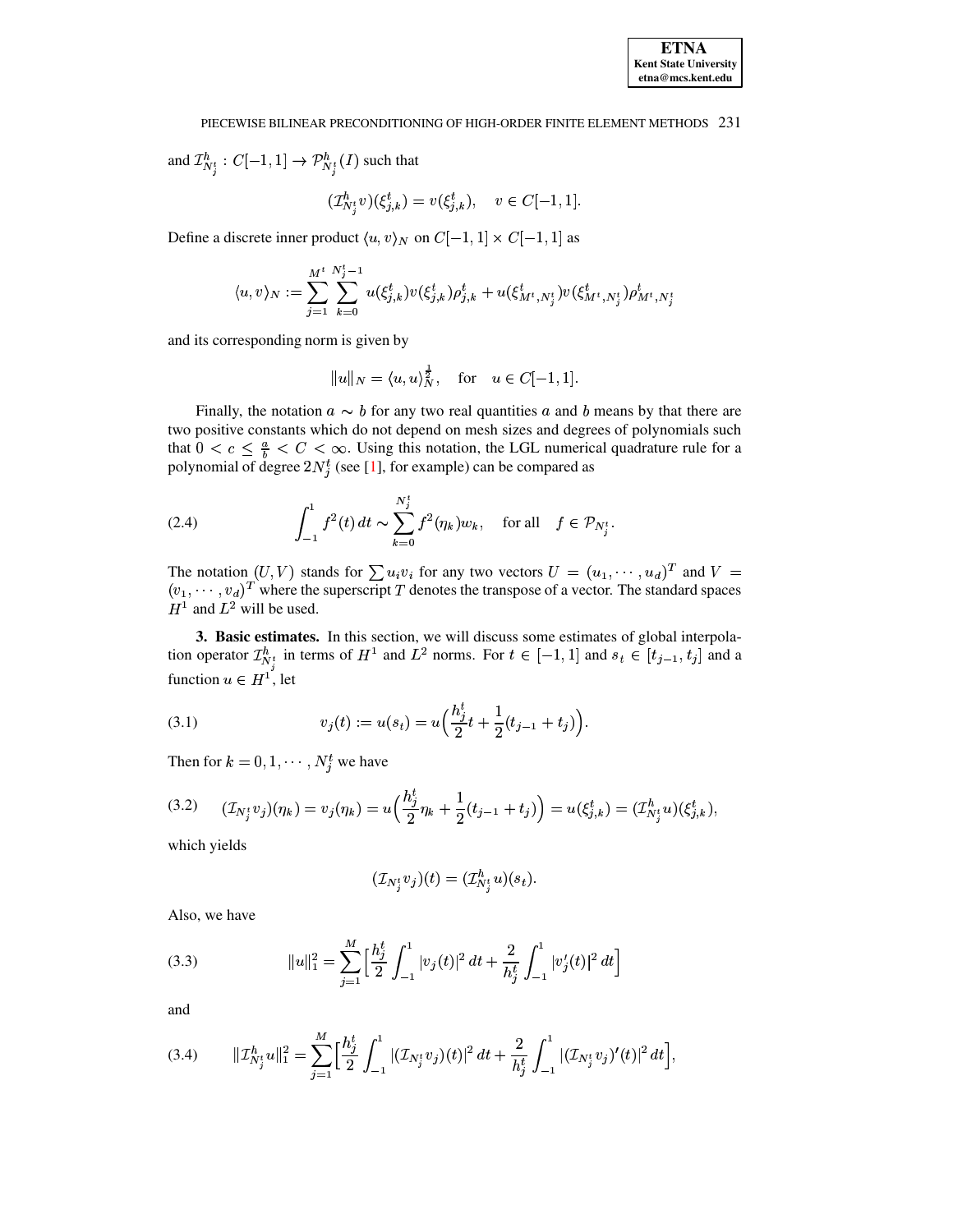where  $\|\cdot\|_1$  denotes the standard Sobolev  $H^1$  norm. From now on, we will use  $|\cdot|_1$  as the Sobolev  $H^1$  seminorm and  $\| \cdot \|$  as the usual  $L^2$  norm. In order to discuss the piecewise linear finite elements preconditioner, it may be required to analyze the relations between  ${\cal I}_{N^t_s}\phi$  and  $\phi$ in the sense of  $H^1$  – and  $L^2$  – norm. For this purpose, we recall the following lemma (see [\[1\]](#page-13-5), [\[18,](#page-14-6) Lemma 7.2]) which can be also extended to higher dimensions; see in [18, Theorem 7.3]. We remark that the similar estimates with Chebyshev weight and Chebyshev-Gauss-Lobatto points are found in [\[1\]](#page-13-5) and [\[11\]](#page-14-7).

<span id="page-4-1"></span><span id="page-4-0"></span>LEMMA 3.1. *It follows that for all*  $v \in V_{N_i^t}$ 

(3.5) 
$$
|v|_1 \sim |\mathcal{I}_{N_j^t} v|_1, \quad \text{and} \quad ||\mathcal{I}_{N_j^t} v|| \sim ||v||.
$$

Note that the result  $|\mathcal{I}_{N_j^t}v|_1 \leq C|v|_1$  in [\(3.5\)](#page-4-0) can be verified for any function  $v \in H^1(I)$ by modifying Theorem 1.7, Corollary 1.9 in Chapter II and Corollary 1.16, Theorem 1.19 in Chapter III with usages of Theorem 1.15, Lemma 1.18 and Proposition 1.17 in Chapter III therein in [\[1\]](#page-13-5) where  $||\mathcal{I}_{N}$   $v||_1 \leq C||v||_1$  is found. For reader's convenience, we include the statement here.

PROPOSITION 3.2. *For all*  $v \in H^1(I)$ *, there is a positive constant C such that* 

$$
|\mathcal{I}_{N^t_j} v|_1 \leq C\, |v|_1.
$$

Now the extension of Lemma [3.1](#page-4-1) to the global interpolation operator  $\mathcal{I}_{N_t}^h$  can be done easily by combining [\(3.3\)](#page-3-1), [\(3.4\)](#page-3-2) with Lemma [3.1.](#page-4-1) Here we state it as theorem.

THEOREM 3.3. *For all*  $u \in \mathcal{V}_{N^t}^h$ 

<span id="page-4-4"></span>
$$
|\mathcal{I}_{N^t_j}^h u|_1\thicksim |u|_1.
$$

<span id="page-4-3"></span>LEMMA 3.4. *For*  $f \in \mathcal{P}_{N^t}^h[-1,1]$ , *it follows that* <u>A seu de la construcción de la construcción de la construcción de la construcción de la construcción de la con</u>

<span id="page-4-2"></span>
$$
||f|| \sim ||f||_N.
$$

*Proof.* First note that  $f(t)$  is a polynomial of degree  $N_i^t$  on  $[t_{i-1}, t_i]$ . Then applying [\(2.4\)](#page-3-3) on the interval  $[t_{j-1}, t_j]$  and using [\(2.3\)](#page-2-1) yield

$$
||f||^2 = \sum_{j=1}^{M^t} \int_{t_{j-1}}^{t_j} |f(t)|^2 dt
$$
  
\n(3.6)  
\n
$$
\sim \sum_{j=1}^{M^t} \sum_{k=0}^{N_j^t} |f(\xi_{j,k}^t)|^2 \rho_{j,k}^t
$$
  
\n
$$
= \sum_{j=1}^{M^t} \sum_{k=0}^{N_j^t - 1} |f(\xi_{j,k}^t)|^2 \rho_{j,k}^t + |f(\xi_{M^t,N_j^t}^t)|^2 \rho_{M^t,N_j^t}^t + \sum_{j=1}^{M^t - 1} |f(\xi_{j,N_j^t}^t)|^2 \rho_{j,N_j^t}^t
$$
  
\n
$$
\sim \langle f, f \rangle_N = ||f||_N^2.
$$

In the last equivalence in [\(3.6\)](#page-4-2), the observations [\(2.3\)](#page-2-1) were used.  $\Box$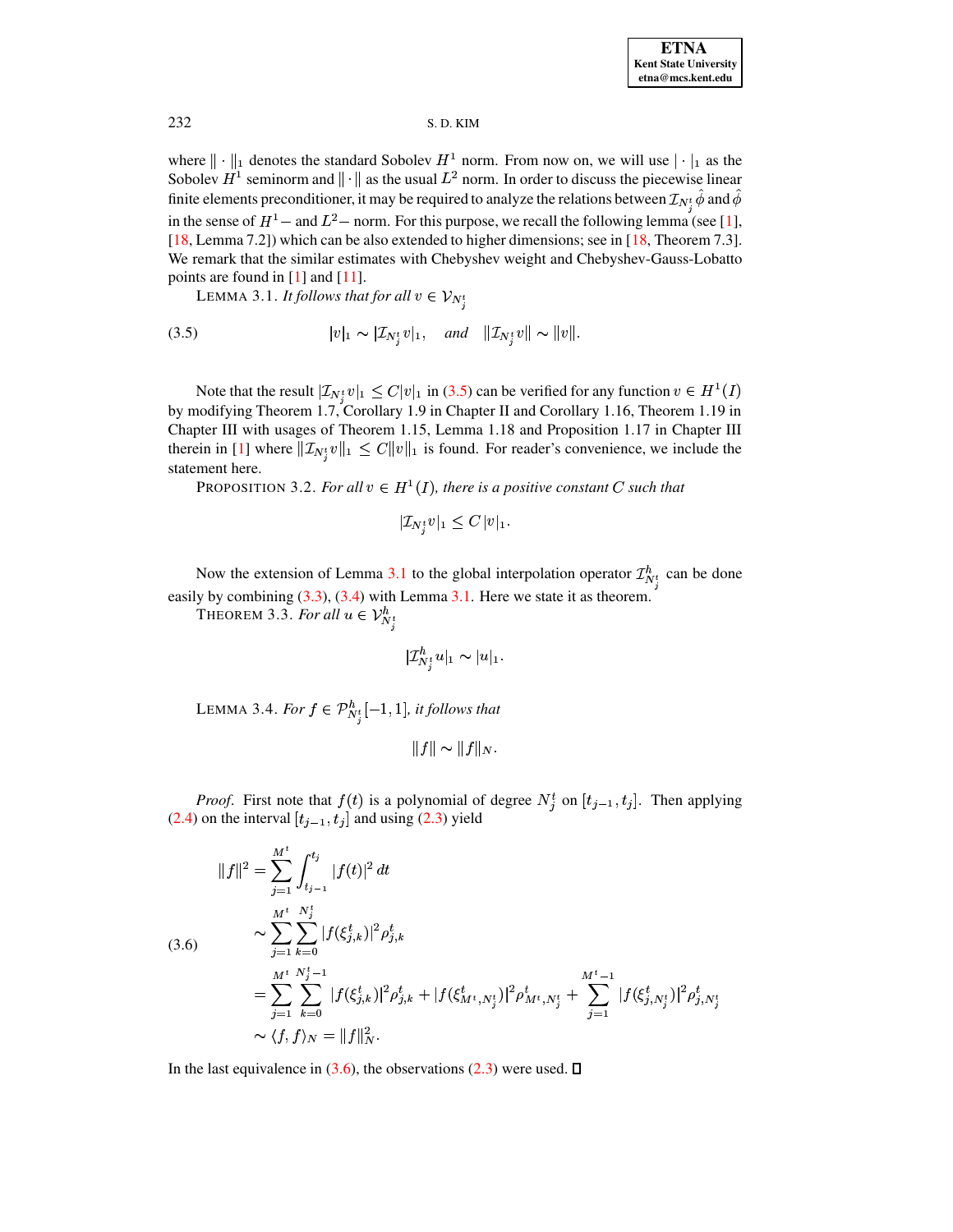<span id="page-5-0"></span>THEOREM 3.5. For all  $u \in \mathcal{V}_{N_i^t}^h$ , we have

<span id="page-5-4"></span>(3.7) 
$$
||u|| \sim ||\mathcal{I}_{N_i^t}^h u||, \text{ and } ||u|| \sim ||\mathcal{I}_{N_i^t}^h u||_N.
$$

<span id="page-5-3"></span>*Proof.* Since  $\mathcal{I}_{N_j^t}^h u \in \mathcal{P}_{N_j^t}^h[-1,1]$ , Lemma 3.4 yields  $\|\mathcal{I}_{N_j^t}^h u\| \sim \|\mathcal{I}_{N_j^t}^h u\|_N$ . Hence for the proof of (3.7) it is enough to show that for  $u \in \mathcal{V}_{N_j^t}^h$ 

$$
(3.8) \t\t\t ||u|| \sim ||\mathcal{I}_{N_i^t}^h u||_N
$$

Using (3.1) and (3.2) for functions  $v_j \in V_{N_j^t}$  and  $u \in V_{N_j,t}^h$ , we have

(3.9) 
$$
||u||^2 = \sum_{j=1}^{M^t} \frac{h_j}{2} ||v_j||^2, \quad \sum_{j=1}^{M^t} \frac{h_j}{2} ||\mathcal{I}_{N_j^t} v_j||_N^2 = \sum_{j=1}^{M^t} \sum_{k=0}^{N_j^t} \left| (\mathcal{I}_{N_j^t}^h u)(\xi_k^j) \right|^2 \rho_k^j
$$

Since (see  $[12,$  Theorem 3.1])

<span id="page-5-1"></span>
$$
\|v_j\|\sim\|\mathcal{I}_{N^t_j}v_j\|_N,\quad\text{for all}\quad v_j\in\mathcal{V}_{N^t_j},
$$

it follows that, using  $(3.9)$ ,

$$
||u||^2 \sim \sum_{j=1}^{M^t} \sum_{k=0}^{N^t_j} \left| (\mathcal{I}_{N^t_j}^h u)(\xi^j_k) \right|^2 \rho^j_k.
$$

<span id="page-5-2"></span>Therefore, it is enough to show

(3.10) 
$$
\sum_{j=1}^{M^t} \sum_{k=0}^{N_j^t} \left| (\mathcal{I}_{N_j^t}^h u)(\xi_k^j) \right|^2 \rho_k^j \sim ||\mathcal{I}_{N_j^t}^h u||_N^2
$$

Actually, because of  $(2.3)$  we can rewrite the left term of  $(3.10)$  as

$$
\begin{split} \sum_{j=1}^{M^t}\sum_{k=0}^{N^t_j}\Big|\big(\mathcal{I}^h_{N^t_j}u\big)\big(\xi^j_k\big)\Big|^2\rho^j_k &= \sum_{j=1}^{M^t}\sum_{k=0}^{N^t_j-1}\Big|\big(\mathcal{I}^h_{N^t_j}u\big)\big(\xi^j_k\big)\Big|^2\rho^j_k + \Big|\big(\mathcal{I}^h_{N^t_j}u\big)\big(\xi^{M^t}_k\big)\Big|^2\rho^{M^t}_k \\ &+\sum_{j=1}^{M^t-1}\Big|\big(\mathcal{I}^h_{N^t_j}u\big)\big(\xi^j_{N^t_j}\big)\Big|^2\rho^j_{N^t_j} \\ &= \|\mathcal{I}^h_{N^t_j}u\|^2_{N^t_j} + \sum_{j=1}^{M^t-1}\Big|\big(\mathcal{I}^h_{N^t_j}u\big)\big(\xi^j_{N^t_j}\big)\Big|^2\rho^j_{N^t_j} \\ &= \|\mathcal{I}^h_{N^t_j}u\|^2_{N^t_j} + \sum_{j=2}^{M^t}\Big|\big(\mathcal{I}^h_{N^t_j}u\big)\big(\xi^j_0\big)\Big|^2\rho^j_0. \end{split}
$$

Then one may see that  $(3.10)$  holds. These arguments complete the proof of  $(3.8)$  and consequently  $(3.7)$ .  $\Box$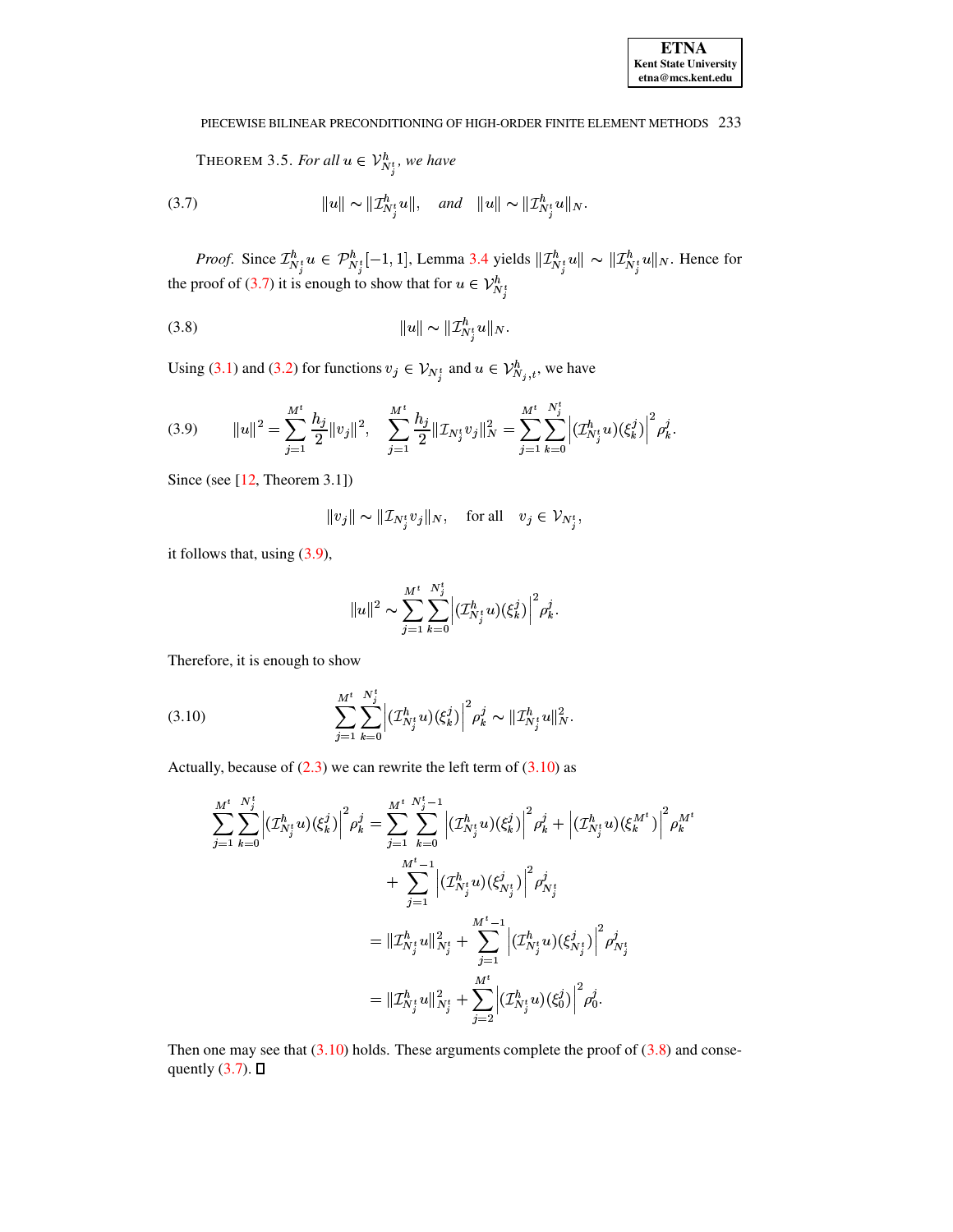<span id="page-6-0"></span>4. Case of constant coefficients:  $1D$  and  $2D$ . First, we discuss the one dimensional case. For convenience, let  $M := M^t$  and  $N_j := N^t_j$  for the one dimensional case only. Consider two uniformly positive definite elliptic operators defined in  $I = (-1, 1)$  such that

(4.1) 
$$
Lu = -(a_1u')' + a_2u, \text{ in } I, u(-1) = u'(1) = 0
$$

<span id="page-6-2"></span>and

(4.2) 
$$
Bv = -(b_1v')' + b_2v, \text{ in } I, v(-1) = v'(1) = 0
$$

where  $a_1, b_1$  are positive constants and  $a_2, b_2$  are nonnegative constants, leading to two bilinear forms on  $\mathbf{V} \times \mathbf{V}$ , where  $\mathbf{V} := \{u \in H^1(I), \quad u(-1) = u'(1) = 0\},\$ 

$$
l_1(u, v) = \int_{-1}^{1} a_1 u'v' + a_2 uv dt
$$
 and  $b_1(u, v) = \int_{-1}^{1} b_1 u'v' + b_2 uv dt$ .

For the high-order and piecewise linear approximations to  $(4.1)$  and  $(4.2)$ , let

<span id="page-6-4"></span><span id="page-6-1"></span>
$$
\mathcal{P}_{N_j}^{h,m} := \{ v \in \mathcal{P}_{N_j}^h, \quad v(-1) = v'(1) = 0 \},
$$
  

$$
\mathcal{V}_{N_j}^{h,m} := \{ u \in \mathcal{V}_{N_j}^h, \quad u(-1) = u'(1) = 0 \}
$$

whose suitable basis functions  $\{\phi_{\mu}\}_{\mu=1}^{d}$  and  $\{\psi_{\nu}\}_{\nu=1}^{d}$ , respectively, can be given, with

(4.3) 
$$
d := \dim(\mathcal{P}_{N_j}^{h,m}) = \dim(\mathcal{V}_{N_j}^{h,m})
$$

Then the stiffness matrix  $\widehat{L}_N$  with high-order elements based on  $\mathcal G$  of (4.1) is given by

$$
\widehat{L}_N(\mu,\nu)=l_1(\phi_\mu,\phi_\nu),\quad \mu,\nu=1,2,\cdots,d
$$

and the stiffness matrix  $\widehat{B}_h$  associated with piecewise linear elements based on  $\mathcal G$  corresponding to  $(4.2)$  is given by

$$
\widehat{B}_h(\mu,\nu) = b_1(\psi_{\mu},\psi_{\nu}), \quad \mu,\nu = 1,2,\cdots,d.
$$

Denote  $\widehat{M}_N$  and  $\widehat{M}_h$  by mass matrices with respect to  $\{\phi_\mu\}_{\mu=1}^d$  and  $\{\psi_\mu\}_{\mu=1}^d$ , respectively. That is,  $\mu, \nu = 1, 2, \cdots, d$ ,

<span id="page-6-3"></span>
$$
\widehat{M}_N(\mu,\nu)=(\phi_\mu,\phi_\nu),\quad \widehat{M}_h(\mu,\nu)=(\psi_\mu,\psi_\nu).
$$

Since all the stiffness and mass matrices are symmetric and positive definite, the preconditioned matrix below also has all positive real eigenvalues.

THEOREM 4.1. For every  $U = (u_1, u_2, \cdots, u_d)^T$ , we have

$$
(\widehat{B}_hU, U) \sim (\widehat{L}_NU, U), \quad and \quad (\widehat{M}_hU, U) \sim (\widehat{M}_NU, U).
$$

Hence, the preconditioned matrix  $\widehat{B}_{h}^{-1} \widehat{L}_{N}$  has all positive real eigenvalues  $\{\lambda_{\mu}\}_{\mu=1}^{d}$  independent of mesh sizes  $h_j$  and degrees  $N_j$  of polynomials. That is, there is absolute positive constants  $c$  and  $C$  such that

$$
0 < c \le \lambda_{\mu} \le C < \infty.
$$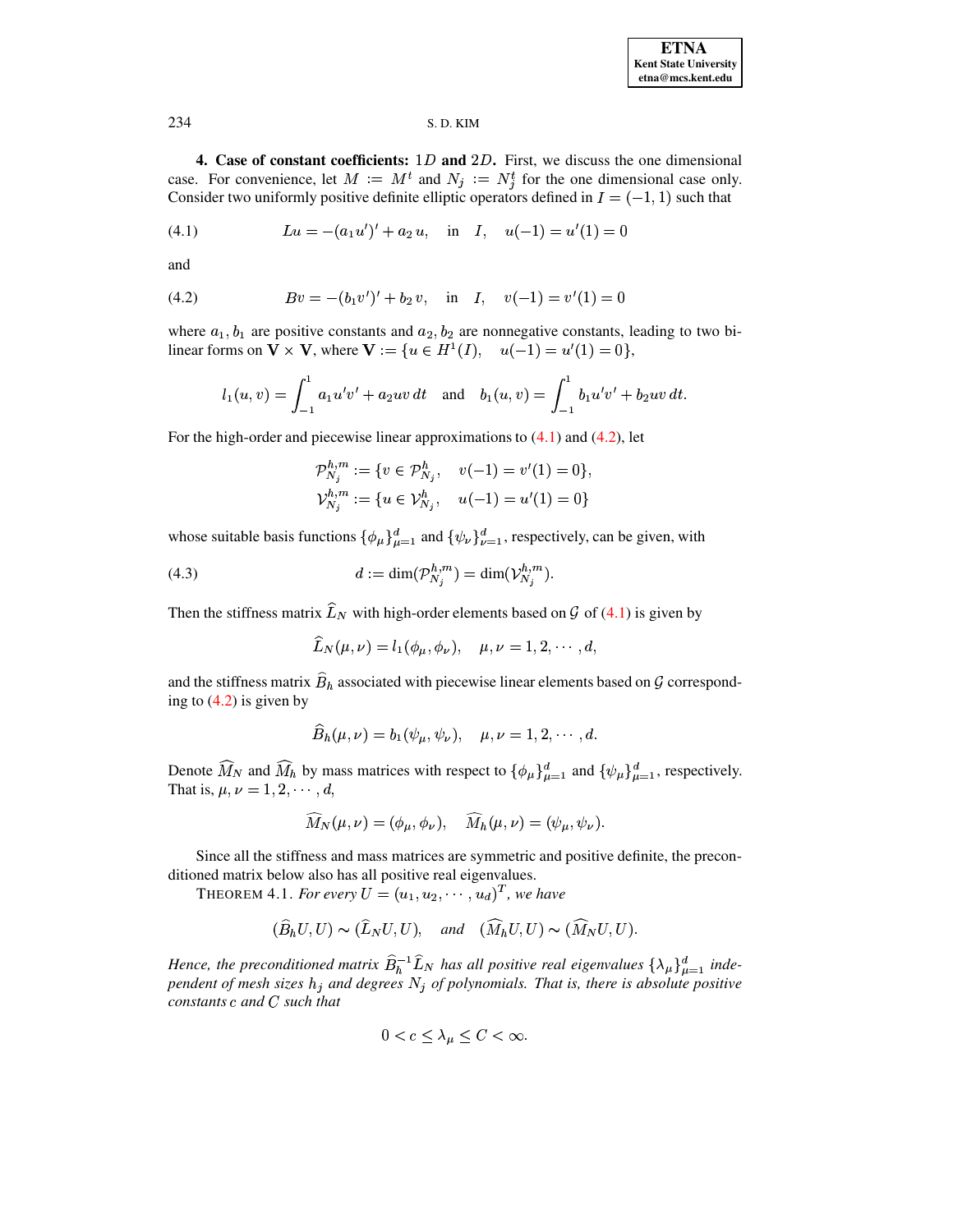

*Proof.* Let  $u(t) \in V_{N_j}^{h,m}$  be represented as  $u(t) = \sum_{\mu=1}^d u_{\mu} \psi_{\mu}(t)$ . Then its piecewise polynomial interpolation can be written as  $(\mathcal{I}_{N_j}^h u)(t) = \sum_{\mu=1}^d u_{\mu} \phi_{\mu}(t)$ . The definitions of bilinear forms yield that

$$
(\widehat{L}_N U, U) = l_1(\mathcal{I}_{N_j}^h u, \mathcal{I}_{N_j}^h u) \sim ||\mathcal{I}_{N_j}^h u||_1^2, \quad (\widehat{B}_N U, U) = b_1(u, u) \sim ||u||_1^2,
$$

and

$$
(\widehat{M}_N U, U) = (\mathcal{I}_{N_j}^h u, \mathcal{I}_{N_j}^h u) = ||\mathcal{I}_{N_j}^h u||^2
$$
, and  $(\widehat{M}_h U, U) = (u, u) = ||u||^2$ .

Then using Theorem 3.3 and 3.5 completes the proofs.  $\Box$ 

For actual computations, the bilinear form  $l_1(\mathcal{I}_{N_j}^h u, \mathcal{I}_{N_j}^h v)$  and  $(\mathcal{I}_{N_j}^h u, \mathcal{I}_{N_j}^h v)$  will be calculated at LGL points. Define two matrices  $\widetilde{L}_N$  and  $\widetilde{M}_N$  as

$$
\tilde{L}_N(\mu,\nu)=l_{1,N}(\phi_\mu,\phi_\nu),\quad \tilde{M}_N(\mu,\nu)=\langle \phi_\mu,\phi_\nu\rangle_N,
$$

where

$$
l_{1,N}(u,v) = a_1 \langle u', v' \rangle_N + a_2 \langle u, v \rangle_N.
$$

Note that  $\overline{M}_N$  is the diagonal matrix which consists of LGL weights, that is

$$
\widetilde{M}_N = \text{diag}(\rho_{i,k}^t)
$$

<span id="page-7-0"></span>and employing  $(2.4)$  leads to

(4.4) 
$$
(\widehat{L}_N U, U) \sim (\widetilde{L}_N U, U), \text{ and } (\widehat{M}_N U, U) \sim (\widetilde{M}_N U, U)
$$

and these matrices  $\tilde{L}_N$  and  $\widetilde{M}_N$  are symmetric and positive definite.<br>COROLLARY 4.2. The preconditioned matrix  $\hat{B}_h^{-1} \tilde{L}_N$  has all positive real eigenvalues  $\{\lambda_\mu\}_{\mu=1}^d$  independent of mesh sizes  $h_j$ 

$$
0 < c \leq \lambda_{\mu} \leq C < \infty
$$

*Proof.* Let  $U = (u_1, u_2, \dots, u_d)^T$  be any nonzero vector. Since

<span id="page-7-1"></span>
$$
\frac{(\widetilde{L}_NU,U)}{(\widehat{B}_hU,U)} = \frac{(\widetilde{L}_NU,U)}{(\widehat{L}_NU,U)} \frac{(\widehat{L}_NU,U)}{(\widehat{B}_hU,U)},
$$

using the min-max theorem, Theorem  $4.1$  and  $(4.4)$  we have the conclusion. This argument completes the proof because all involved matrices are symmetric and positive definite.  $\square$ 

We now turn to the two dimensional case. For this, we consider the model elliptic operator  $L$  such that

$$
Lu = -[u_{xx} + u_{yy}] + 2u, \quad u = 0 \quad \text{on} \quad \Gamma_D, \quad \mathbf{n} \cdot \nabla u = 0 \quad \text{on} \quad \Gamma_N,
$$

where  $\Gamma_D$  is the boundary described in (1.3), which leads to the bilinear form

(4.5) 
$$
l(u, v) = (\nabla u, \nabla v) + 2(u, v), \text{ for } u, v \in H_D^1(\Omega),
$$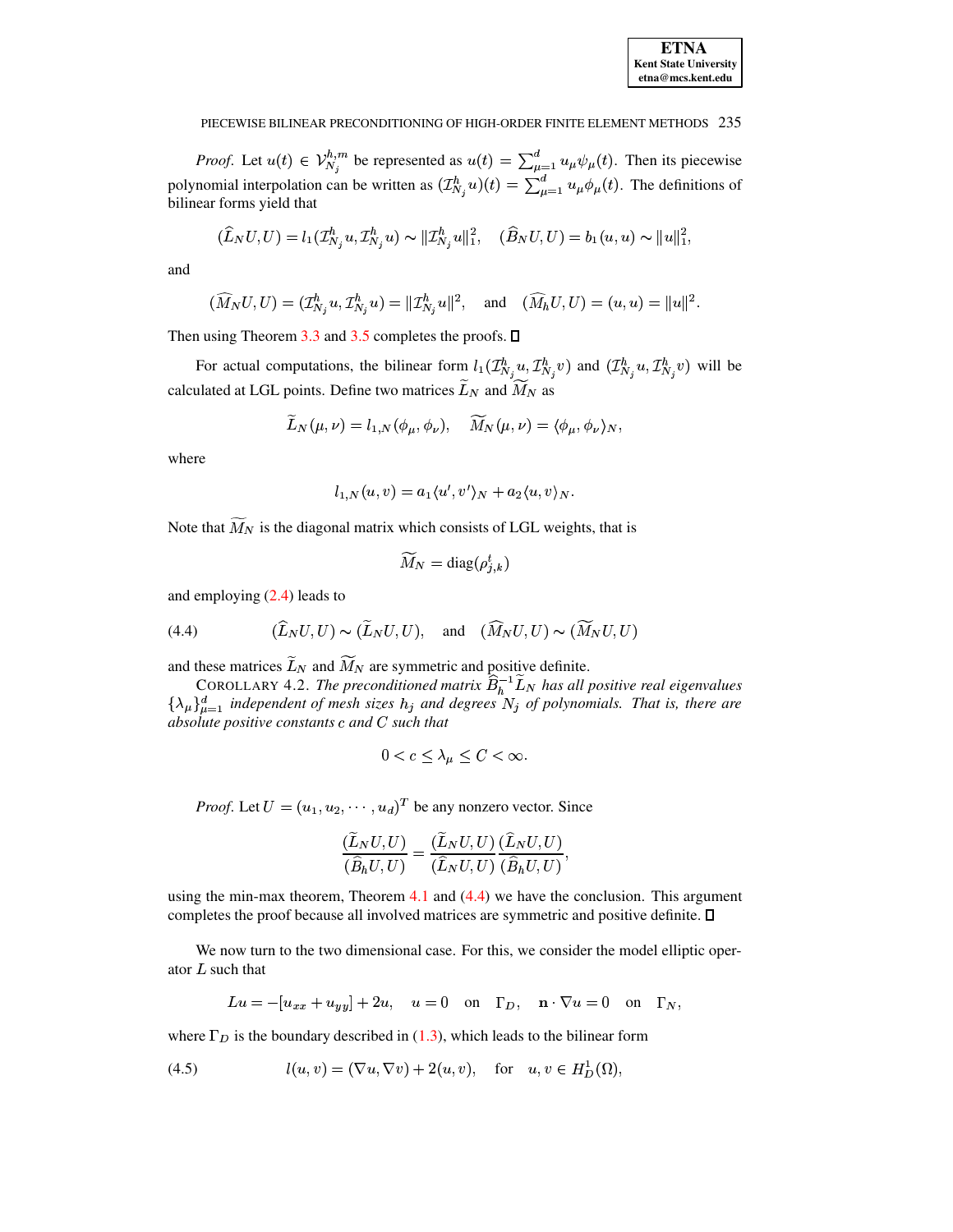where

$$
H_D^1(\Omega) := \{ u \in H^1(\Omega) \mid u = 0 \quad \text{on} \quad \Gamma_D \}.
$$

Let

$$
[\mathcal{P}_N^{h,m}]^2:=\mathcal{P}_{N^x_j}^{h,m}\otimes\mathcal{P}_{N^y_j}^{h,m},\quad [\mathcal{V}_N^{h,m}]^2:=\mathcal{V}_{N^x_j}^{h,m}\otimes\mathcal{V}_{N^y_j}^{h,m}
$$

Let us order the LGL points by horizontal lines and we list all LGL points  $\{\Xi_P\}_{P=1}^{d^2}$  as

$$
\Xi_P = (\xi_\mu, \xi_\nu), \text{ where } P = \mu + d(\nu - 1), \mu, \nu = 1, 2, \cdots, d
$$

where d is defined in (4.3). Accordingly, we order the basis vectors  $\Phi_P(x, y) \in [P_N^{h,m}]^2$  and  $\Psi_P(x, y) \in [\mathcal{V}_N^{h,m}]^2$  in the same order. Let  $\widehat{L}_{N^2}^s$  and  $\widehat{B}_{h^2}^s$  be the stiffness matrices induced by (4.5) on the space  $[\mathcal{P}_N^{h,m}]^2$  and  $[\mathcal{V}_N^{h,m}]^2$ , respectively. From now on, assume that

<span id="page-8-0"></span> $a_i = b_i = 1, \quad i = 1, 2$ 

in the operators  $L_1$  and  $B_1$  in (4.1) and (4.2). Then using the one dimensional stiffness matrices  $\widehat{L}_{N_i^t}, \widehat{B}_{h_i^t}$  and mass matrices  $\widehat{M}_{N_i^t}, \widehat{M}_{h_i^t}$ , we have

<span id="page-8-5"></span>(4.6) 
$$
\widehat{L}_{N^2}^s = \widehat{M}_{N_j^y} \otimes \widehat{L}_{N_j^x} + \widehat{L}_{N_j^y} \otimes \widehat{M}_{N_j^x},
$$

<span id="page-8-4"></span>
$$
(4.7) \t\t\t\t\widehat{B}_{h^2}^s = \widehat{M}_{h_j^y} \otimes \widehat{B}_{h_j^z} + \widehat{B}_{h_j^y} \otimes \widehat{M}_{h_j^z}.
$$

LEMMA 4.3. For every vector  $U = (u_1, \dots, u_{d^2})^T$ , we have

(4.8) 
$$
\left( (\widehat{M}_{N_j^y} \otimes \widehat{L}_{N_j^x}) U, U \right) \sim \left( (\widehat{M}_{h_j^y} \otimes \widehat{B}_{h_j^x}) U, U \right)
$$

<span id="page-8-1"></span>and

(4.9) 
$$
\left( (\widehat{L}_{N_j^y} \otimes \widehat{M}_{N_j^x}) U, U \right) \sim \left( (\widehat{B}_{h_j^y} \otimes \widehat{M}_{h_j^x}) U, U \right)
$$

*Proof.* First note that all the matrices here are symmetric and positive definite. Hence it is enough to estimate  $(4.8)$  and  $(4.9)$  in terms of eigenvalues. Now because of Theorem 4.1 the conclusions (4.8) and (4.9) can be verified by following Lemma 5.4 in [12]. The details are<br>as follows: Let  $U^1 = (u_1, u_2, \dots, u_d)^T$  and  $V^1 = (v_1, v_2, \dots, v_d)^T$ . Theorem 4.1 implies that

<span id="page-8-2"></span>
$$
(4.10) \quad (\widehat{L}_{N_j^t} U^1, U^1) \sim (\widehat{B}_{h_j^t} U^1, U^1), \, (\widehat{M}_{N_j^t} V^1, V^1) \sim (\widehat{M}_{h_j^t} V^1, V^1), \text{ where } t = x, y.
$$

<span id="page-8-3"></span>Now consider eigenvalue problems

(4.11) 
$$
\widehat{L}_{N_j^t} U^1 = \kappa \widehat{B}_{h_j^t} U^1, \text{ and } \widehat{M}_{N_j^t} V^1 = \lambda \widehat{M}_{h_j^t} V^1.
$$

From (4.10) we know that  $\kappa$  and  $\lambda$  are uniformly bounded in terms of mesh sizes  $h_j^x$ ,  $h_j^y$  and degrees  $N_j^x$ ,  $N_j^y$ . Note that each in (4.11) has a complete set of eigenvectors  $U_\mu^1$  and  $V_\nu^1$ ,  $\mu, \nu = 1, \dots, d$ . Therefore the vectors and eigenvalues

$$
Z_{\mu\nu} = U^1_\mu \otimes V^1_\nu, \quad X_{\mu\nu} = V^1_\nu \otimes U^1_\mu, \quad \Lambda_{\mu\nu} = \kappa_\mu \lambda_\nu
$$

236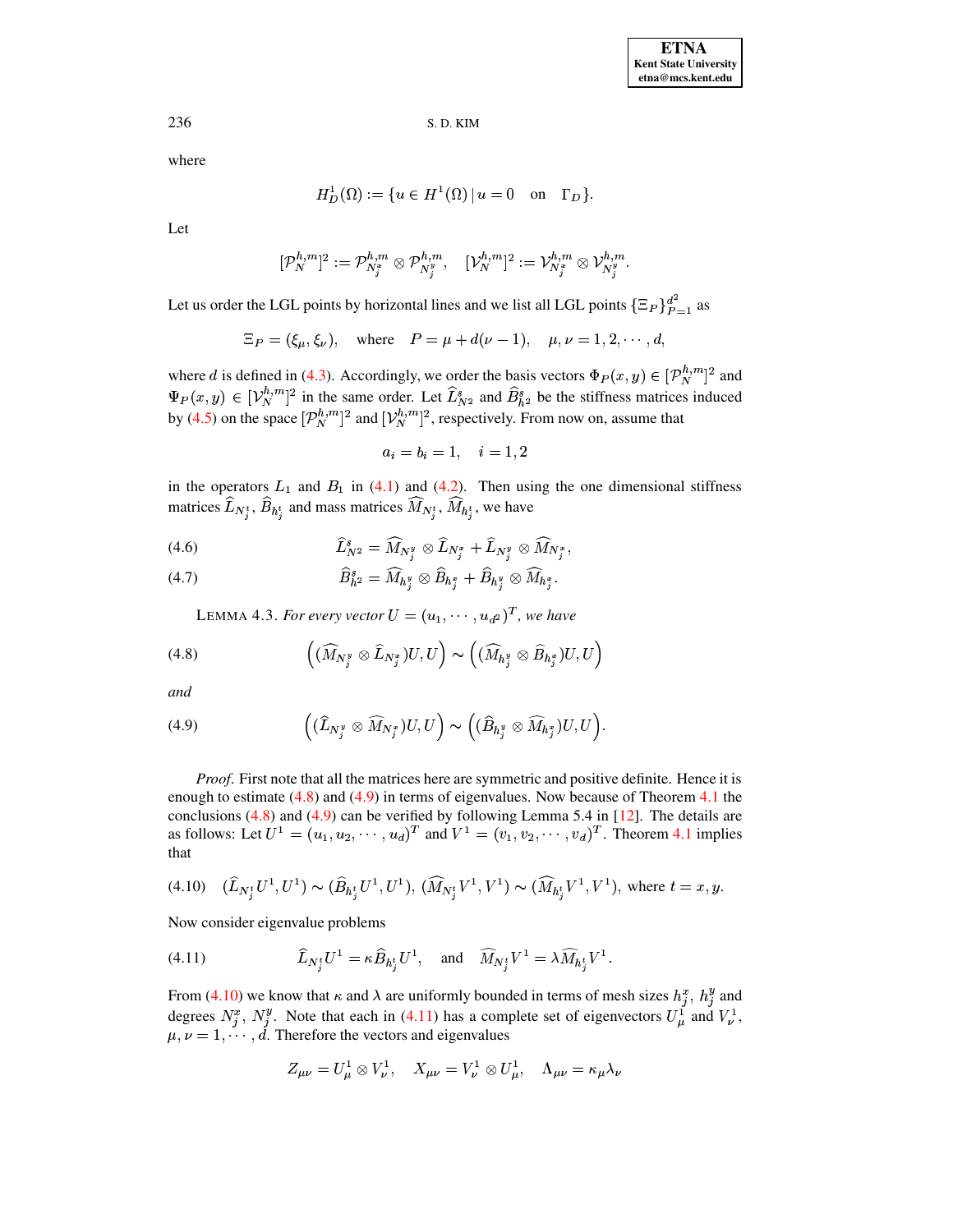are complete set of eigenvectors and eigenvalues of the eigenvalue problem

$$
(\widehat{M}_{N_j^y}\otimes \widehat{L}_{N_j^x})U=\Lambda(\widehat{M}_{h^y}\otimes \widehat{B}_{h^x})U,\quad \text{and}\quad (\widehat{L}_{N_j^y}\otimes \widehat{M}_{N_j^x})U=\Lambda(\widehat{B}_{h^y}\otimes \widehat{M}_{h^x})U.
$$

Hence one can see the uniform bounds of eigenvalues  $\Lambda_{\mu\nu}$  because of the uniform bounds of  $\kappa$  and  $\lambda$  in terms of mesh sizes  $h_j^x$ ,  $h_j^y$  and degrees  $N_j^x$ ,  $N_j^y$ .  $\Box$ 

PROPOSITION 4.4. For every  $U = (u_1, \dots, u_{d^2})^T$ , it follows that

$$
(\widehat{B}_{h^2}^s U, U) \sim (\widehat{L}_{N^2}^s U, U).
$$

Hence the eigenvalues of  $(\hat{B}_{h^2}^s)^{-1} \hat{L}_{N^2}^s$  are all positive and bounded. The bounds are independent of the mesh sizes  $h_j^x$ ,  $h_j^y$  and the degrees  $N_j^x$ ,  $N_j^y$  of polynomials.

*Proof.* It follows from Lemma 4.3 with  $(4.6)$  and  $(4.7)$ .  $\square$ 

For actual computations of (4.5), that is, for computations of  $\tilde{L}_{N^2}^s$ , we use LGL quadrature formula. For this, consider

$$
l_N(u,v) = \langle \nabla u, \nabla v \rangle_N + \langle u, v \rangle_N,
$$

which can be written as, for  $u, v \in [P_N^{h,m}]^2$ 

$$
l_N(u,v)=V^T(\widetilde{M}_{N^y_j}\otimes \widetilde{L}_{N^x_j}+\widetilde{L}_{N^y_j}\otimes \widetilde{M}_{N^x_j})U
$$

where the vectors  $U = (u_1, \dots, u_{d^2})^T$  and  $V = (v_1, \dots, v_{d^2})^T$  are vector representations of

$$
u(x, y) = \sum_{P=1}^{d^2} u_P \Phi_P(x, y)
$$
 and  $v(x, y) = \sum_{P=1}^{d^2} v_P \Phi_P(x, y)$ .

Now we will use the matrix  $B_{h^2}^s$  in (4.7) as the preconditioner for

$$
L_{N^2}^sU=F
$$

<span id="page-9-0"></span>where

(4.12) 
$$
\widetilde{L}_{N^2}^s := \widetilde{M}_{N_j^y} \otimes \widetilde{L}_{N_j^z} + \widetilde{L}_{N_j^y} \otimes \widetilde{M}_{N_j^z}.
$$

Then we can show that the eigenvalues of  $(\widehat{B}_{h^2}^s)^{-1} \widetilde{L}_{N^2}^s$  are bounded well in terms of mesh sizes  $h_j^x$ ,  $h_j^y$  and degrees  $N_j^x$ ,  $N_j^y$ .<br>LEMMA 4.5. For every vector  $U = (u_1, \dots, u_{d^2})^T$ , we have

<span id="page-9-1"></span>
$$
((\widetilde{M}_{N^y_j}\otimes \widetilde{L}_{N^x_j})U,U)\thicksim ((\widehat{M}_{h^y_j}\otimes \widehat{B}_{h^x_j})U,U)
$$

and

$$
((\widetilde{L}_{N_j^y} \otimes \widetilde{M}_{N_j^x})U, U) \sim ((\widehat{B}_{h_j^y} \otimes \widehat{M}_{h_j^x})U, U).
$$

*Proof.* Recall that  $A \otimes B$  is symmetric and positive definite if the matrices A and B are symmetric, positive definite. Note that

$$
\frac{((\widetilde{M}_{N_j^y} \otimes \widetilde{L}_{N_j^z})U,U)}{((\widehat{M}_{h_i^y} \otimes \widehat{B}_{h_j^z})U,U)} = \frac{((\widetilde{M}_{N_j^y} \otimes \widetilde{L}_{N_j^z})U,U)}{((\widehat{M}_{N_j^y} \otimes \widehat{L}_{N_j^z})U,U)} \frac{((\widehat{M}_{N_j^y} \otimes \widehat{L}_{N_j^z})U,U)}{((\widehat{M}_{h_i^y} \otimes \widehat{B}_{h_j^z})U,U)}
$$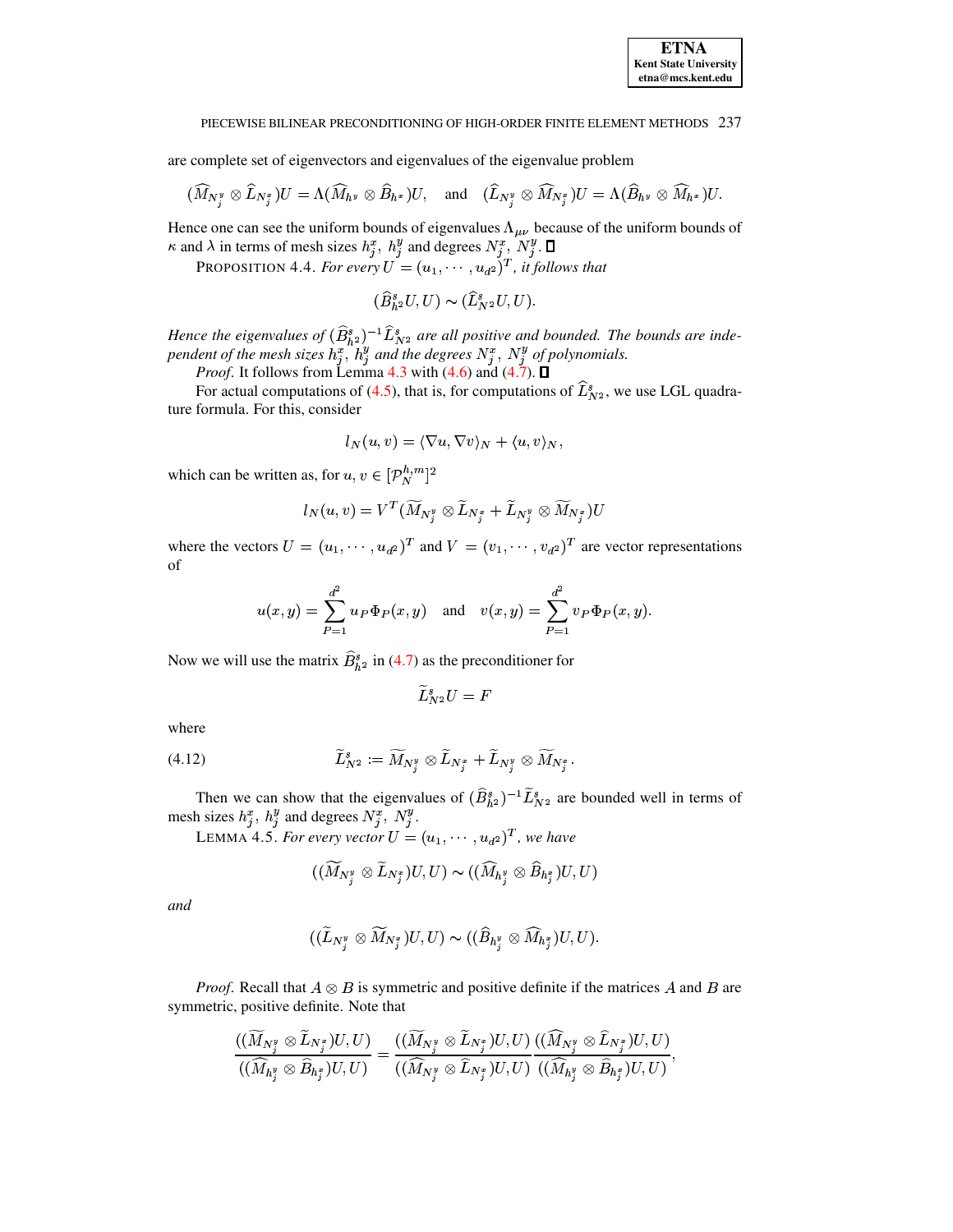and

$$
\frac{((\widetilde{L}_{N_j^y} \otimes \widetilde{M}_{N_j^x})U,U)}{((\widehat{B}_{h_j^y} \otimes \widehat{M}_{h_j^x})U,U)} = \frac{((\widetilde{L}_{N_j^y} \otimes \widetilde{M}_{N_j^x})U,U)}{((\widehat{L}_{N_j^y} \otimes \widehat{M}_{N_j^x})U,U)} \frac{((\widehat{L}_{N_j^y} \otimes \widehat{M}_{N_j^x})U,U)}{((\widehat{B}_{h_j^y} \otimes \widehat{M}_{h_j^x})U,U)}
$$

Therefore, due to min-max theorem and Lemma 4.3, it is enough to show that

$$
\frac{((\widetilde{M}_{N_j^y}\otimes \widetilde{L}_{N_j^z})U,U)}{((\widehat{M}_{N_j^y}\otimes \widehat{L}_{N_j^z})U,U)},\quad \text{and}\quad \frac{((\widetilde{L}_{N_j^y}\otimes \widetilde{M}_{N_j^z})U,U)}{((\widehat{L}_{N_j^y}\otimes \widehat{M}_{N_j^z})U,U)}
$$

<span id="page-10-2"></span>are bounded independently of degrees  $N_j^x$ ,  $N_j^y$  and mesh sizes  $h_j^x$ ,  $h_j^y$ . Due to (4.4), this can be done by following the similar arguments of Lemma 4.3. These arguments complete the proof.  $\square$ 

THEOREM 4.6. For every vector  $U = (u_1, \dots, u_{d^2})^T$ , it follows that

$$
(4.13) \qquad (\widehat{B}_{h^2}^s U, U) \sim (\widetilde{L}_{N^2}^s U, U).
$$

Hence the eigenvalues of  $(\hat{B}_{h^2}^s)^{-1} \tilde{L}_{N^2}^s$  are all positive and bounded. The bounds are independent of the mesh sizes  $h_j^x, h_j^y$  and the degrees  $N_j^x N_j^y$ .

*Proof.* It comes from  $(4.12)$  and  $(4.7)$  and Lemma  $4.5 \square$ 

<span id="page-10-1"></span><span id="page-10-0"></span>5. Case of variable coefficients: 2D. Consider the bilinear form corresponding to  $(1.1)$ and  $(1.2)$  as

(5.1) 
$$
l_p(u, v) = (p(x, y)\nabla u, \nabla v) + (q(x, y)u, v) \text{ for } u, v \in H_D^1(\Omega).
$$

Let us denote  $D_{N_z^t}$  by the differentiation matrix at LGL points (see [4] for example) and diagonal matrices  $P$  and  $Q$  by

$$
P := diag(p_{\alpha} := p_{\mu\nu}), Q := diag(q_{\alpha} := q_{\mu\nu}), \quad \alpha = \mu + d(\nu - 1)
$$

occurred from the expansions of the  $p(x, y)$  and  $q(x, y)$  in terms of 2D Lagrangian basis functions such that  $p(x, y) = \sum p_{\mu\nu} \phi_{\mu}(x) \phi_{\nu}(y)$  and  $q(x, y) = \sum q_{\mu\nu} \phi_{\mu}(x) \phi_{\nu}(y)$ , respectively. Then we will use the tensor representation for the approximations to  $(5.1)$  on the space  $[\mathcal{P}_N^{h,m}]^2$  given by (see detailed discussions in [4])

$$
\widetilde{L}_{N^2}:=(E_{N^y_j}\otimes \widetilde{D}^T_{N^x_j})\widetilde{W}^P_N(E_{N^y_j}\otimes \widetilde{D}_{N^x_j})+(\widetilde{D}^T_{N^y_j}\otimes E_{N^x_j})\widetilde{W}^P_N(\widetilde{D}_{N^y_j}\otimes E_{N^x_j})+\widetilde{W}^Q_N
$$

where  $E_{N_z^t}$  is the identity matrix of order d

$$
\widetilde{W}_N^S:=S(\widetilde{M}_{N^y_i}\otimes \widetilde{M}_{N^x_i}),\quad\text{where}\quad S=P\,\text{or}\quad Q.
$$

Note that the matrix  $\widetilde{W}_{N}^{S}$  is diagonal whose elements are positive because the matrices  $S(= P, Q)$  and  $(\widetilde{M}_{N_i^y} \otimes \widetilde{M}_{N_i^z})$  are diagonal with positive elements. Further, if the matrix P is the identity and the matrix Q is 2E, then the matrix  $\widetilde{L}_{N^2}$  is the same as  $\widetilde{L}_{N^2}^s$  in  $(4.12)$  with

$$
\widetilde{L}_{N^t_j}=\widetilde{D}^T_{N^t_j}\widetilde{M}_{N^t_j}\widetilde{D}_{N^t_j},\quad t=x,y.
$$

238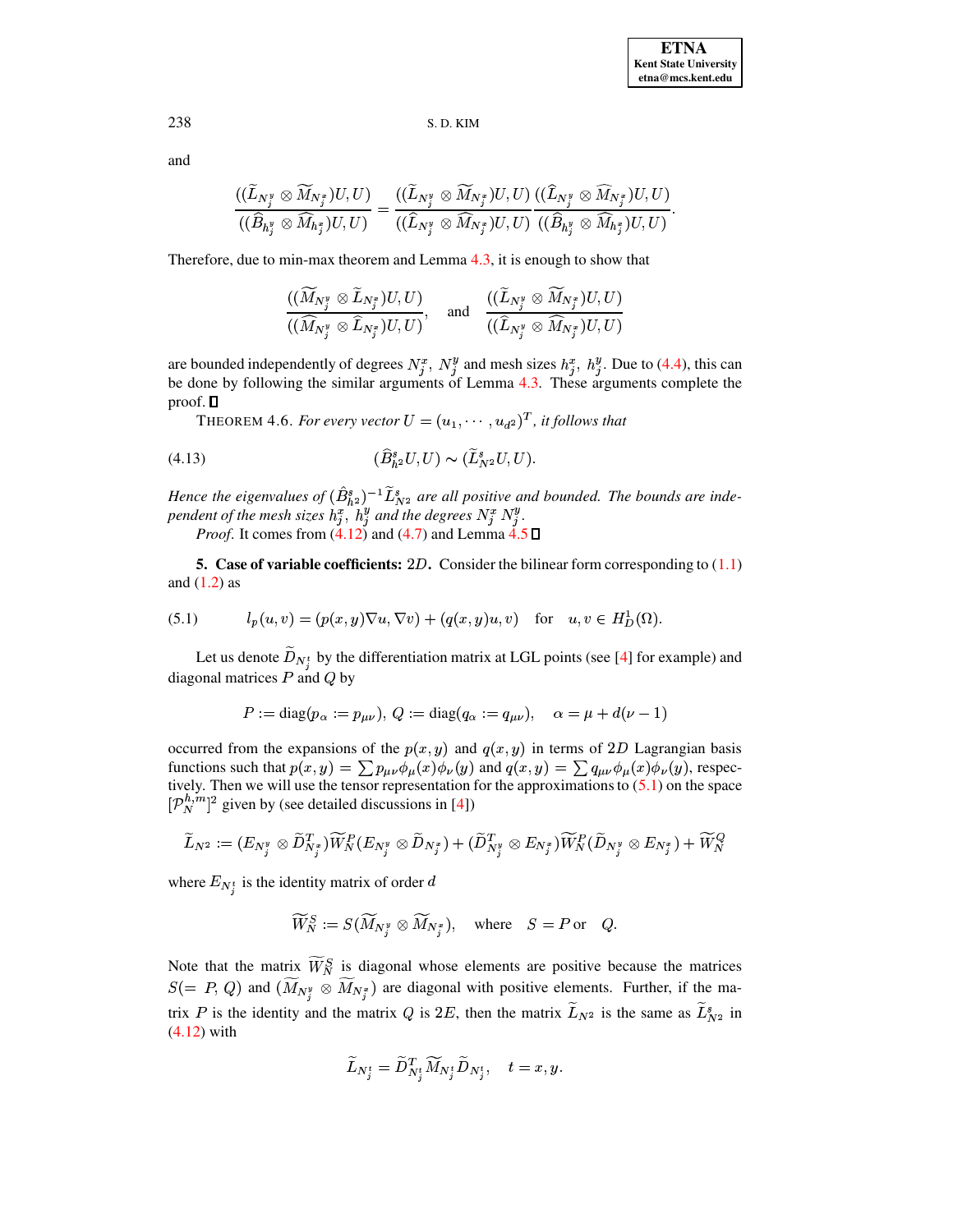LEMMA 5.1. For any vector  $U = (u_1, \dots, u_{d^2})^T$ , it follows that

<span id="page-11-2"></span><span id="page-11-0"></span>
$$
(5.2)(E_{N_j^y} \otimes \widetilde{D}_{N_j^z}^T)\widetilde{W}_N^P(E_{N_j^y} \otimes \widetilde{D}_{N_j^z}) \sim (E_{N_j^y} \otimes \widetilde{D}_{N_j^x}^T)(\widetilde{M}_{N_j^y} \otimes \widetilde{M}_{N_j^z})(E_{N_j^y} \otimes \widetilde{D}_{N_j^x})
$$
  

$$
(5.3)(\widetilde{D}_{N_j^y}^T \otimes E_{N_j^z})\widetilde{W}_N^P(\widetilde{D}_{N_j^y} \otimes E_{N_j^z}) \sim (\widetilde{D}_{N_j^y}^T \otimes E_{N_j^z})(\widetilde{M}_{N_j^y} \otimes \widetilde{M}_{N_j^z})(\widetilde{D}_{N_j^y} \otimes E_{N_j^z})
$$
  

$$
(5.4) \qquad \qquad \widetilde{W}_N^Q \sim 2(\widetilde{M}_{N_j^y} \otimes \widetilde{M}_{N_j^z}),
$$

where the matrix equivalence  $A \sim B$  should be understood as

<span id="page-11-1"></span> $(AU, U) \sim (BU, U).$ 

*Proof.* Note that the variable coefficients  $p(x, y)$  and  $q(x, y)$  are positive bounded functions and the matrices  $\widetilde{W}_{N^{y}}^{S}$  and  $(\widetilde{M}_{N^{y}_{i}} \otimes \widetilde{M}_{N^{z}_{j}})$  are diagonal with positive elements. Hence for any vector  $U$  it follows immediately that

(5.5) 
$$
\left(\widetilde{W}_{N}^{S}U, U\right) \sim \left((\widetilde{M}_{N_{j}^{y}} \otimes \widetilde{M}_{N_{j}^{x}})U, U\right), \text{ where } S = P, Q.
$$

This argument complete (5.4). Let  $V = (E_{N_i^y} \otimes \widetilde{D}_{N_i^x})U$ . Since

$$
\left((E_{N^y_j}\otimes \widetilde{D}^T_{N^x_j})\widetilde{W}^P_N(E_{N^y_j}\otimes \widetilde{D}_{N^x_j})U,U\right)=\Big(\widetilde{W}^P_NV,V\Big),
$$

we have the conclusion  $(5.2)$  with help of  $(5.5)$ . The similar arguments complete  $(5.3)$ .  $\Box$  The main goal of this section is to show that the eigenvalues of the preconditioned matrix

$$
(\widehat{B}_{h^2}^s)^{-1}\widetilde{L}_{N^2}
$$

are real and bounded as follows.

THEOREM 5.2. For any vector  $U = (u_1, \dots, u_{d^2})^T$ , we have

$$
(\widehat{B}_{h^2}^sU,U)\thicksim (\widetilde{L}_{N^2}U,U).
$$

In the sense of eigenvalues, it follows that all eigenvalues of the matrix  $(\widehat{B}_{h^2}^s)^{-1} \widetilde{L}_{N^2}$  are real positive and bounded. The bounds are independent of the mesh sizes  $h_j^s$ ,  $h_j^y$  and the degrees  $N_i^x$ ,  $N_j^y$  of piecewise polynomials.

Proof. Note that

$$
(E_{N^y_j}\otimes \widetilde{D}^T_{N^x_j})(\widetilde{M}_{N^y_j}\otimes \widetilde{M}_{N^x_j})(E_{N^y_j}\otimes \widetilde{D}_{N^x_j})=\widetilde{M}_{N^y_j}\otimes \widetilde{L}_{N^y_j}
$$

and

$$
(\widetilde{D}^T_{N^y_j}\otimes E_{N^x_j})(\widetilde{M}_{N^y_j}\otimes \widetilde{M}_{N^x_j})(\widetilde{D}_{N^y_j}\otimes E_{N^x_j})=\widetilde{L}_{N^y_j}\otimes \widetilde{M}_{N^y_j}
$$

Therefore, using Lemma 5.1 one may see that

$$
(\widetilde{L}_{N^2}U,U)\sim(\widetilde{L}_{N^2}^sU,U).
$$

From Theorem 4.6.

$$
(\widetilde{L}_{N^2}^s U, U) \sim (\widehat{B}_{h^2}^s U, U).
$$

These arguments complete the proof.  $\square$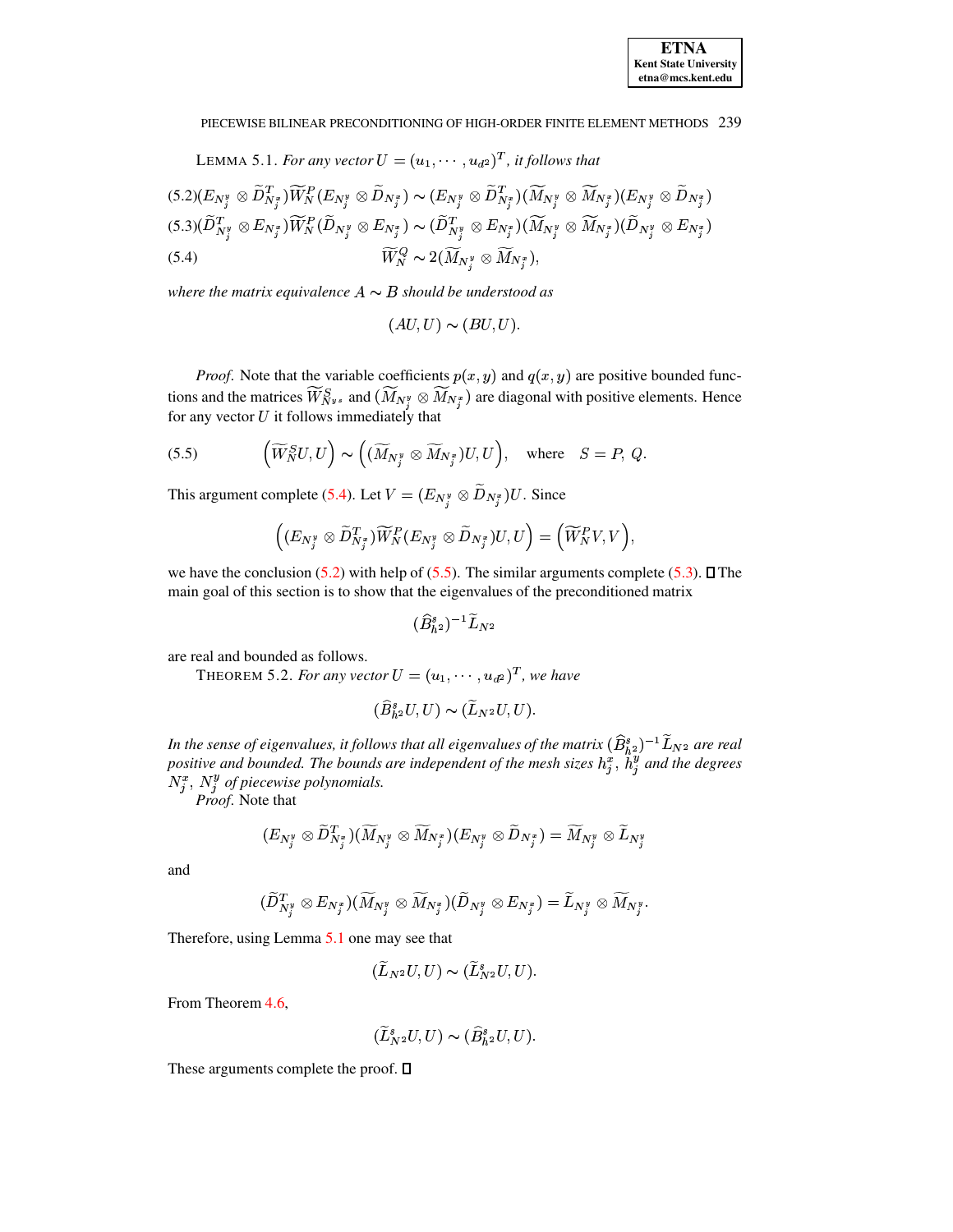



<span id="page-12-3"></span><span id="page-12-2"></span><span id="page-12-1"></span>FIG. 6.1. Condition numbers of  $\widehat{B}_h^{-1} \widetilde{L}_N$  according to  $\gamma$ 

<span id="page-12-0"></span>**6. Computational results.** Because there are numerical results reported already in [6] and  $[8]$ , we discuss a few numerical experiments for one dimensional problems. Consider

(6.1) 
$$
Lu = -(p(x)u')' + q(x)u, \quad x \in (0,1)
$$

with boundary conditions  $u(0) = u(1) = 0$ . Let us take the preconditioner operator B as

(6.2) 
$$
Bu = -u'' + \gamma u, \quad x \in (0,1)
$$

with the same homogeneous Dirichlet boundary conditions where  $\gamma$  will be chosen later. In the following numeric tests, the uniform mesh size  $h = h_i^x$  and uniform degree  $N = N_i^x$  for  $j = 1, \dots, M^x$  are used.

<span id="page-12-4"></span>EXAMPLE 6.1. With a chosen  $p(x) = 1 + x^2$  and  $q(x) = e^x$  in (6.1), we discuss the optimal preconditioning operator (6.2) by considering several  $\gamma$ . We will take  $\gamma = k \times 0.1$ where k is an integer between  $-5$  and 8. The Fig. 6.1 shows that the condition number of the preconditioned matrix  $\hat{B}_h^{-1} \tilde{L}_N$  becomes small relatively if we choose  $\gamma$  near 0 among other  $\gamma$ 's. These phenomena were pointed out in [9] if (6.1) is discretized by a finite difference scheme, that is to say,  $\gamma$  may be chosen by considering the advection coefficient in (6.1). Hence one may choose  $\gamma = 0$  in this case.

EXAMPLE 6.2. Stimulated by the numerical results in Example 6.1, we will take  $\gamma = 0$ for the preconditioner operator B while  $p(x) = q(x) = 1$  in (6.1) are taken. The condition numbers of the matrix  $\hat{L}_N$  are shown in Fig. 6.2 for various mesh sizes and degrees of polynomials. Then we enumerate condition numbers of the preconditioned matrix  $\widehat{B}_h^{-1} \widetilde{L}_N$  in Fig.  $6.2$  also, which shows that the condition numbers can be fixed for mesh sizes and degrees of polynomials. We point out that the condition numbers grow as  $h^{-2}$  for a fixed degree of polynomial and  $O(N^3)$  for a fixed mesh size. These also can be proven in a standard finite element theory and in spectral methods; see  $[1]$ . These phenomena are depicted in Fig. 6.3.

7. Conclusion. As we have shown that the condition numbers of the preconditioned systems are well bounded, it is possible to use AMG algorithms without increasing complexity for solving elliptic boundary value problems with high-order discretizations based on LGL quadrature nodes. As an immediate application, one may apply the techniques here to a first-order system of least-squares for an elliptic problem whose systems are found in [2], combining the results here and in [12] (for example, one may refer to [10]). In order to avoid the non-nested property of irregular LGL nodes occurring in the multigrid method, one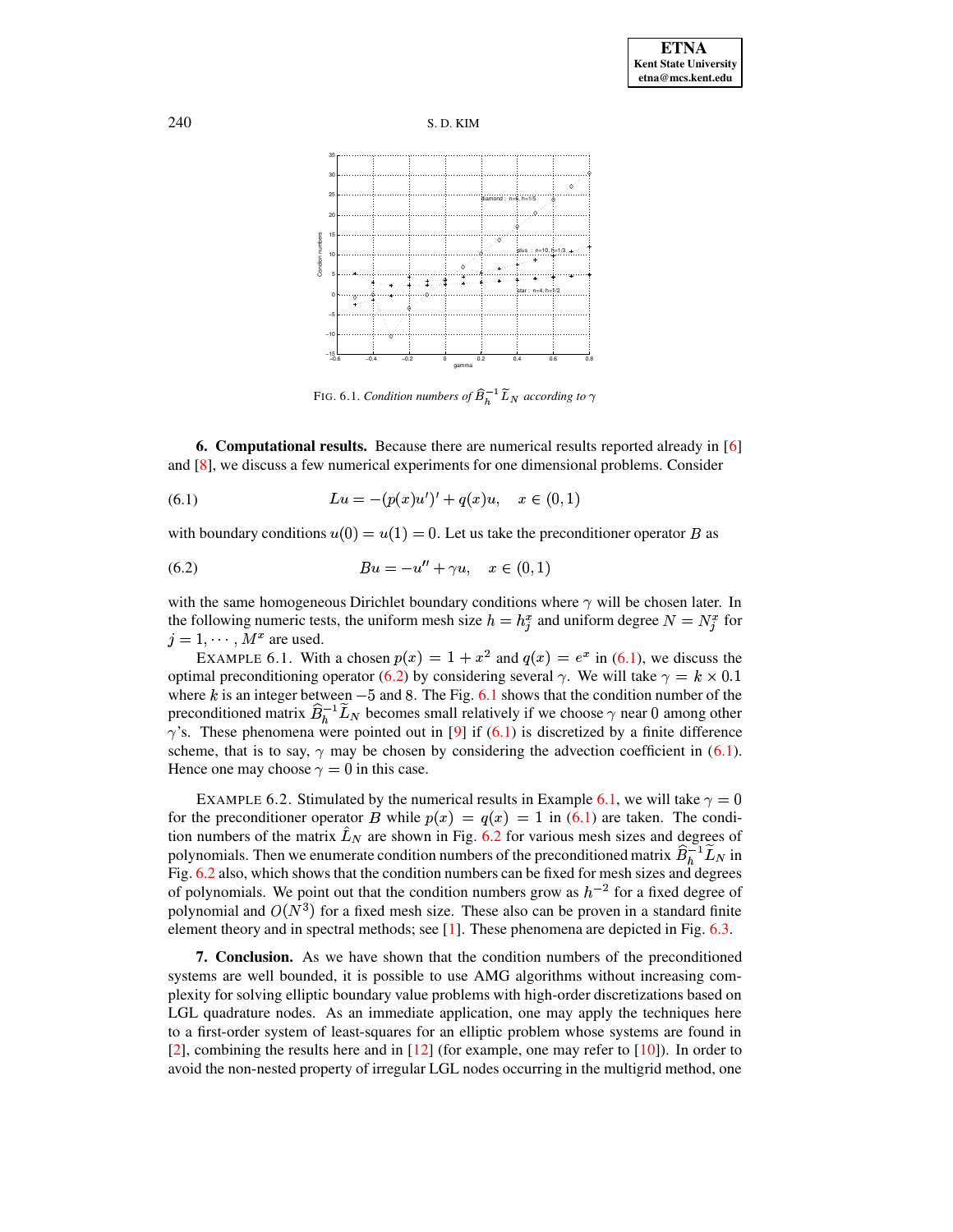



<span id="page-13-7"></span>FIG. 6.2. *Condition numbers of*  $L_N$  (left) and  $B_h^{-1} L_N$  (right).



<span id="page-13-8"></span>FIG. 6.3. *Increasing rates of condition numbers of*  $L<sub>N</sub>$ .

may use Chebyshev-Gauss-Lobatto nodes for discretizations which has a nested property in communications at each level. This case will be dealt in a forthcoming paper.

Acknowledgement. The author deeply thanks Professor Manteuffel for his kind guidance in preparing the present topic and also thanks to anonymous referees for pointing out some corrections.

#### REFERENCES

- <span id="page-13-5"></span>[1] C. BERNARDI AND Y. MADAY, *Approximation Spectrales de Problemes ´ aux Limites Elliptiques*, Springer, Paris, 1992.
- <span id="page-13-9"></span>[2] Z. CAI, T. MANTEUFFEL, AND S. MCCORMICK, *First-order system least squares for second-order partial differential equations: Part II*, SIAM J. Numer. Anal., 34 (1997), pp. 425–454.
- <span id="page-13-4"></span>[3] M. O. DEVILLE AND E. H. MUND, *Finite element preconditioning for pseudospectral solutions of elliptic problems*, SIAM J. Sci. Stat. Comput., 11 (1990), pp. 311–342.
- <span id="page-13-6"></span>[4] M. O. DEVILLE, P. F. FISCHER, AND E. H. MUND, *High-order Methods for Incompressible Fluid Flow*, Cambridge Monographs on Applied and Computational Mathematics, Cambridge Univ. Press, Cambridge, UK, 2002.
- <span id="page-13-0"></span>[5] M. DRYJA, B. SMITH, AND O. WIDLUND, *Schwarz analysis of iterative substructuring algorithms for elliptic problems in three dimensions*, SIAM J. Numer. Anal., 31 (1994), pp. 1662–1694.
- <span id="page-13-1"></span>[6] P. FISCHER, *An overlapping Schwarz method for spectral element solution of the incompreesible Navier-Stokes equations*, J. Comput. Phys., 133 (1997), pp. 84–101.
- <span id="page-13-2"></span>[7] P. FISHER AND E. RONQUIST, *Spectral element methods for large-scale parallel Navier-Stokes calculations*, Comput. Method Appl. Math., 116 (1994), pp. 69–76.
- <span id="page-13-3"></span>[8] J. HEYS, T. MANTEUFFEL, S. MCCORMICK AND L. OLSON, *Algebraic multigrid(AMG) for high-order*